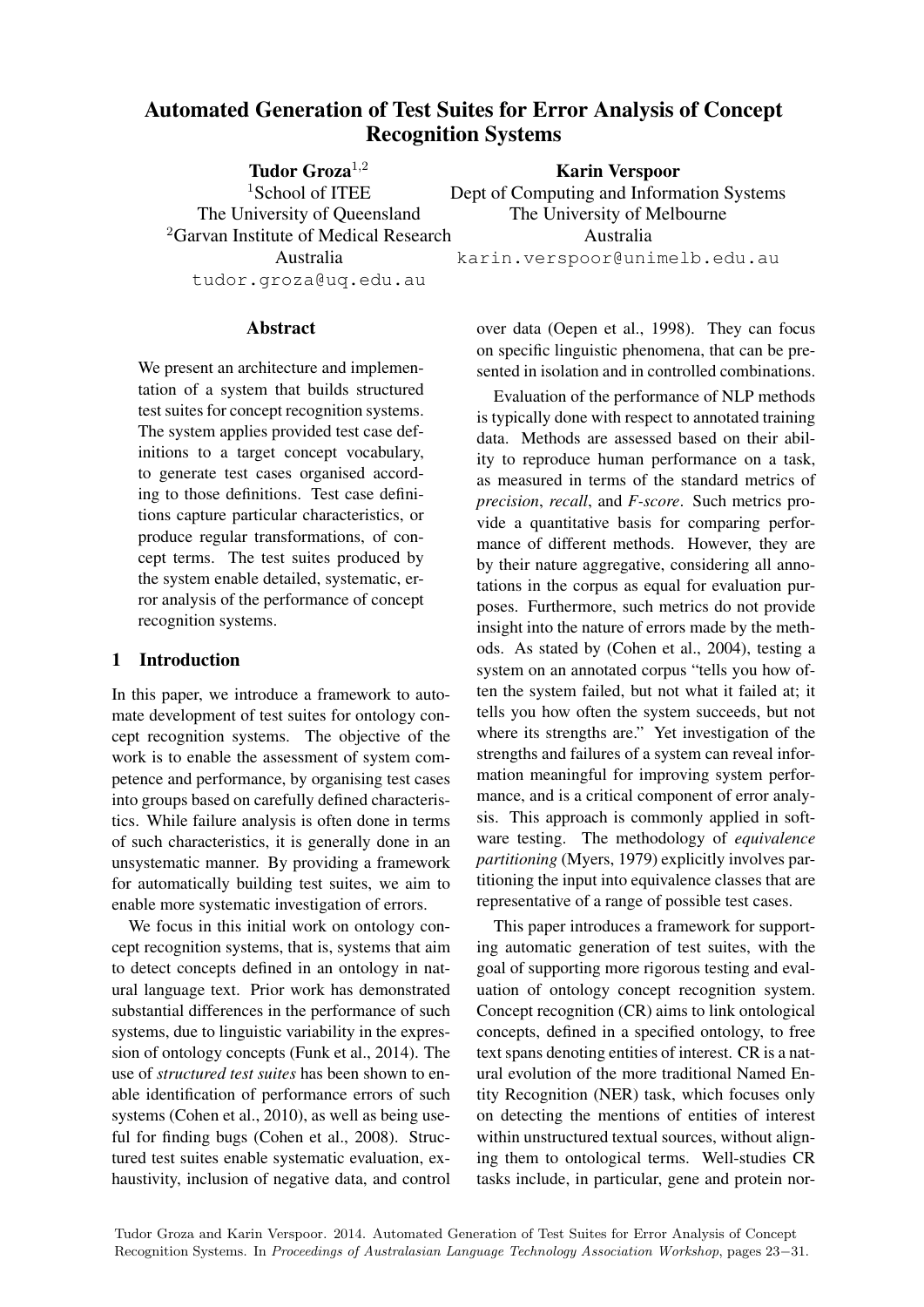malisation (Lu et al., 2011), which involves entity linking of gene/protein mentions to biological data bases. In the context of large structured vocabularies, the CR task involves mapping of terms to specific vocabulary identifiers. The set of NER categories in CR is therefore effectively as large as the number of primary terms in the vocabulary.

Our test suite generation framework consists of 3 main components:

- 1. An Input Wrapper that loads terminology from an ontology, controlled vocabulary, or other target resource.
- 2. Test Case Definitions that specify characteristics of target terms to be incorporated as cases into the test suite.
- 3. A Test Suite Factory that produces a structured test suite for the input ontology, from the test case definitions.

Together, these components support automatic creation of a structured test suite, that can be used to systematically assess the performance of a concept recognition system. Each test case defines an equivalence class of terms, along a defined dimension. The framework is available at https://github.com/ tudorgroza/cr\_testsuites. We welcome contributions of new test case definitions and input wrappers.

#### 2 Background

#### 2.1 Concept Recognition Systems

The class of NLP system that we are primarily concerned with testing is the *concept recognition system*. These are systems that aim to detect mentions of terms corresponding to concepts from an ontology or controlled vocabulary in natural language text. These could be named entity recognition systems, where the set of named entities is defined by a target resource (e.g., the set of all registered US corporations, or the set of all genes in  $GenBank<sup>1</sup>$ ).

In the biomedical domain, ontology concept recognition systems have been a recent focus of development, due to a proliferation of biomedical ontologies<sup>2</sup>. A number of systems have re-

cently been developed, or deployed, to address this domain, including the US National Library of Medicine's MetaMap tool (Aronson and Lang, 2010), the NCBO Annotator (Jonquet et al., 2009), ConceptMapper (Tanenblatt et al., 2010; Funk et al., 2014), WhatIzIt (Rebholz-Schuhmann and others, 2008) and Neji (Campos et al., 2013).

These systems could equally make use of machine learning, or rule-based methods. Rule-based systems have the advantage of being flexibly redeployable to new ontologies or vocabularies that might be defined, as they do not require training data. Furthermore, in a normalisation context in which specific vocabulary items must be detected and normalised to an identifier (e.g., not just recognising a US corporation mention, but mapping that mention to a specific register ID), the number of target classes is effectively the number of concept classes. This can be prohibitive for an effective machine learning technique.

#### 2.2 Use of Test Suites in NLP

A structured test suite consists of a set of carefully selected test cases that are designed to test specific functionality or the performance of an algorithm on a controlled input. In the development of software systems, test suites are used for acceptance and regression testing, to ensure that the software satisfies a given set of requirements and that a change to the code does not inadvertently break a given required functionality. In NLP, a test suite can be used to automatically verify the performance of an algorithm on specific linguistic phenomena. Test suites rely on *controlled variation* of the linguistic inputs, and allow analysis to be performed along particular dimensions of variation. This is in stark contrast to standard annotated corpora that reflect natural linguistic variation and natural distribution of entities, which is dependent on the collection strategy for the corpus. In error analysis of a task using an annotated corpus, the categorisation of annotations and errors into coherent groups is typically done in *post-hoc* analysis. It has been demonstrated that this can be both challenging to implement and insightful with regards to the generalisability of algorithms (Stoyanov et al., 2009; Kummerfeld et al., 2012; Kummerfeld and Klein, 2013). Using a test suite, it is done *a priori* through the test suite construction.

The use of test suites has long benefited development of NLP systems for syntactic analysis

<sup>1</sup>http://www.ncbi.nlm.nih.gov/genbank

<sup>&</sup>lt;sup>2</sup>There are 384 ontologies, containing close to 6 million concept classes in total, listed in the US National Center for Biomedical Ontology's BioPortal, http://bioportal. bioontology.org (Whetzel et al., 2011).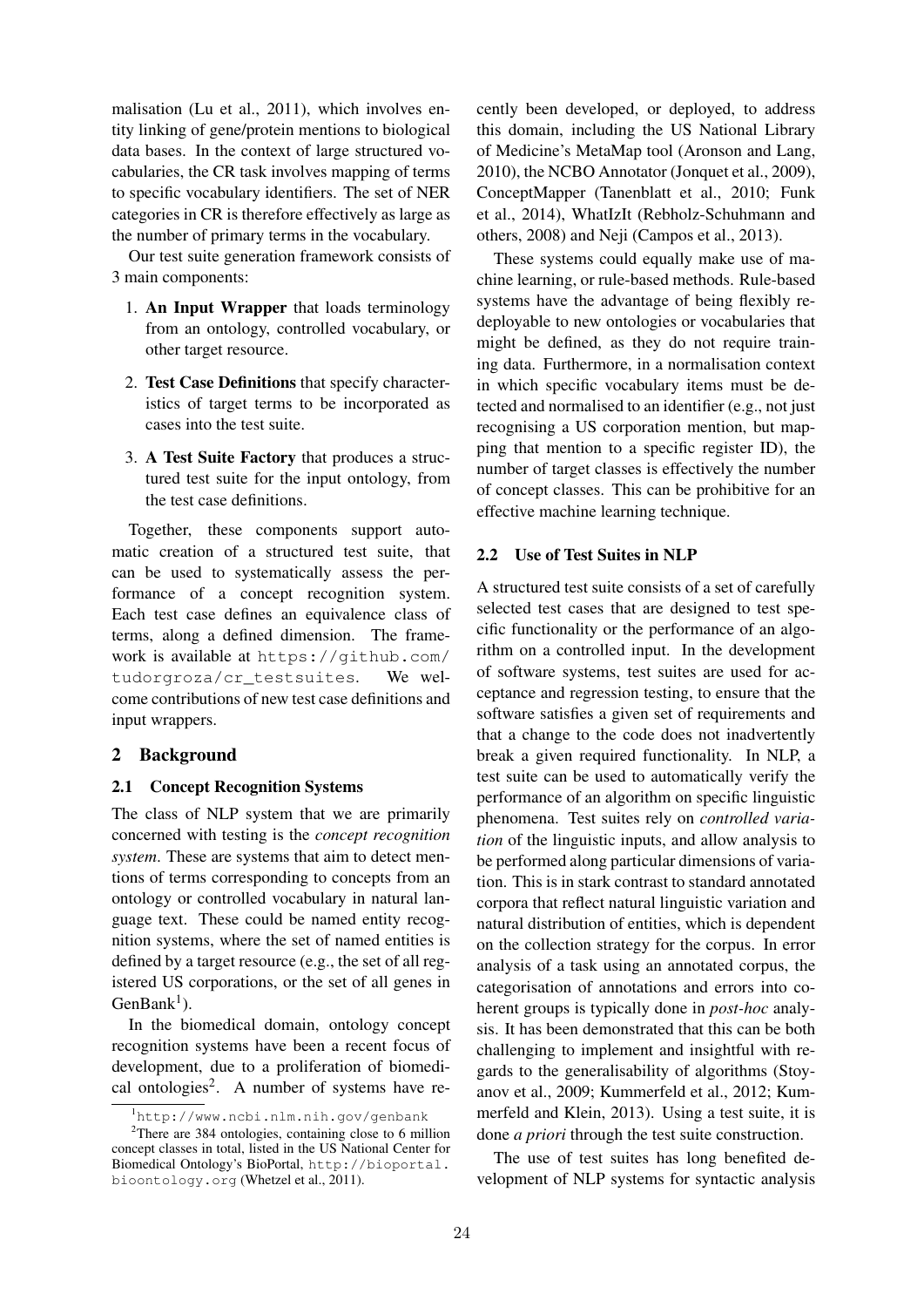(Oepen et al., 1998; Oepen, 1999), as well as from systematic organisation of grammatical phenomena along typological dimensions. The LinGO Grammar Matrix (Bender et al., 2010; Bender et al., 2002) captures linguistic variation along a number of defined dimensions, and enables creation of an initial grammar based on a library of syntactic structures. One of the key elements of the Matrix is support for regression testing via automated tests, such that any change to a grammar or the linguistic phenomena captured in the system can be automatically assessed for impact to the performance on previously existing phenomena. Such test suites are used for validation and exploration of changes to a grammar, during grammar engineering (Bender et al., 2008).

However, the approach has had limited adoption beyond analysis of deep parsing systems. A methodology and data resources was introduced to support feature-based evaluation of molecular biology entity recognition systems (Cohen et al., 2004). The data resources included examples of entity names across four categories of variation, orthographic (length, token "shape", presence of Greek letters, etc.), morphosyntactic (prefixes, suffixes, presence function words, etc.), source (e.g., a dictionary or a database), and lexical (e.g., status with respect to a language model or vocabulary). That work demonstrated that a test suite can be a good predictor of performance on named entities with particular typographic characteristics.

The approach was later applied to ontology concept recognition systems (Cohen et al., 2010). That work identifies a core set of terminological features that was common to the ontology concept recognition context and the named entity recognition context: *a*) Length *b*) Numerals *c*) Punctuation *d*) Function/stopwords *e*) Source or authority *f*) Canonical form in source (e.g., ontology or database); and *g*) Syntactic context.

In each case of this prior work, the test suites have been generated manually and contain a limited number of examples.

Other frameworks supporting evaluation of NLP systems, including ontology concept recognition systems, have been developed. U-compare (Kano et al., 2009) provides a sophisticated evaluation environment, specifically targeting evaluation and comparison of workflows for document annotation, including syntactic annotation, NER, and information extraction of events. The frame-

work allows multiple systems to be compared over the same data, producing quantitative results in terms of precision, recall, and F-score, as well as supports visual inspection of annotations and annotation differences (Kano et al., 2011). However, there is no direct support for quantitative error analysis.

# 3 A Framework for Ontology Test Suite generation

We propose a framework to automate development of test suites for ontology concept recognition systems. Given an ontology definition file, and a set of specifications of the typological dimensions of interest, the framework generates a test suite. This test suite organises the ontology terms and any synonyms defined in the ontology according to the typological dimensions of interest.

Figure 1 depicts the high-level architecture of the framework. This comprises three major components: (i) the Input Wrapper – handling the processing of a given ontology or term resource, according to a specification file; (ii) the Test Case – defining specific characteristics along a dimension of interest; and (iii) the Test Case Factory – generating a test suite from a given input according to a set of defined test cases. In the following sections we describe each of these components.

# 3.1 Input Wrapper

The Input Wrapper processes a given terminological input resource, according to a provided *specification*, and provides an iterator over the *entity profiles* defined by the dataset. Generically, the InputWrapper does not rely on any assumptions about the input resource, but rather delegates these assumptions to the underlying implementation. This means that the input resource could be an explicitly structured ontology or dictionary, as well as an annotated (gold standard) corpus, for which the target vocabulary for a particular set of entities or concepts can be inferred from the annotations.

An Entity Profile captures the terminological representation of an individual concept or named entity, and is expected to include the following properties: (i) a unique identifier  $-$  i.e., the URI of a concept in the case of an ontology, or a plain identifier in the case of an annotated corpus; (ii) the list of labels – i.e., preferred and/or alternative labels for ontological concepts, or a canonical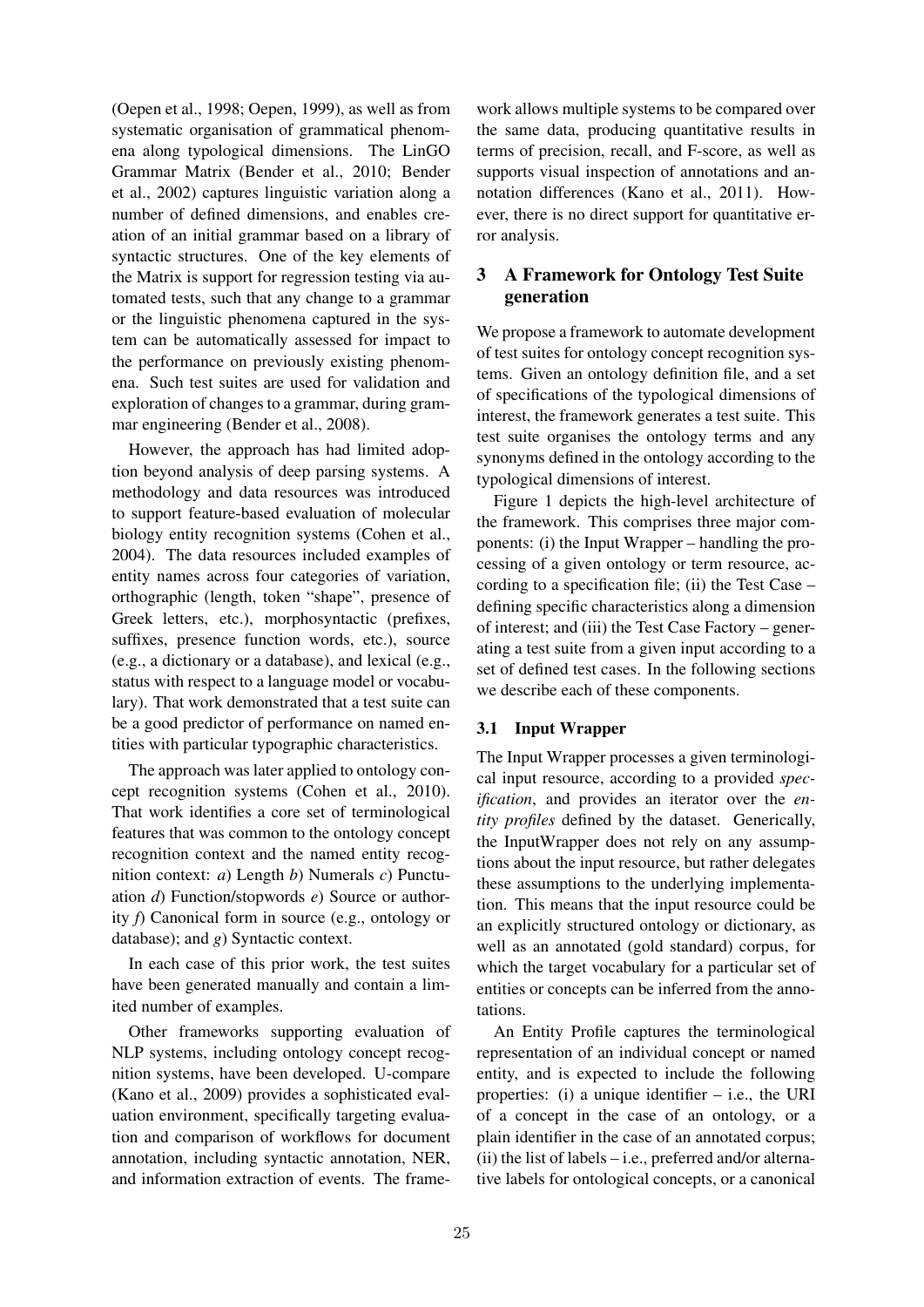

Figure 1: High-level overview of the test suite framework and its three major components: Input Wrapper – handling the input and producing Entity Profiles; Test Case – defining specific test case scenarios; Test Case Factory – bridging the provided input and a set of defined test cases.

textual representation for a concept or entity derived from a corpus annotation; and (iii) the list of synonyms – i.e., exact, related, broader or narrower synonyms for ontological concepts, or alternative textual representations for a concept or entity, as inferred from an annotated corpus.

#### 3.1.1 Ontology term resources

The underlying Input Wrapper implementation is also responsible for defining the structure of the specification, according to which the processing is done. The current implementation of the framework provides an Ontology Data Wrapper that is able to perform the above-listed steps for a given ontology. The format of the ontology should be one of the formats supported by the OWL Api (Horridge and Bechhofer, 2011) – e.g., OWL, OBO, or RDF/XML. The resulting entity profiles will correspond to ontological concepts described via their URIs and the labels or synonyms defined in the specification. The actual specification is independent of the ontology, the ontology format or the implementation of the ontology processing mechanism within the OntoDataWrapper and it is defined using a simple JSON configuration file. This enables one to create and process the same ontology using different configurations.

The structure of the configuration file specifies:

- conceptTypes, the types of concepts to be processed
- labelProperties, the label properties to be considered
- synonymProperties, the synonyms properties to be considered, including a possible filtering based on the synonym type
- uriPatterns, URI patterns that should be included or excluded from the processing

Below we provide an example of an ontology specification (for an OntoDataWrapper) that will process only classes and will use the standard dfs:label and skos:prefLabel properties, in addition to any exact synonyms, defined by the pair ono:synonym – ono:synonym type. Furthermore, the specification excludes from processing three particular URIs (HP:0000001, HP:0000004 and HP:0000005). Please note that for brevity purposes, we do not list the complete URI of the properties.

```
"conceptTypes": ["CLASS"],
  "labelProperties":{
    "http://.../rdf-schema#label":{},
    "http://.../skos#prefLabel":{},
  },
  "synonymProperties":{
    "http://.../obo/synonym":{
      "http://.../obo/synonymtype":["EXACT"]}
  },
  "uriPatterns":{
    "http://.../obo":[
      ", ""˜HP_0000001",
      " "HP_0000005"
      " "HP_0000004"]
  }
}
```
### 3.1.2 Annotated corpus resources

We can straightforwardly extend the basic framework developed for ontology concepts to standard

{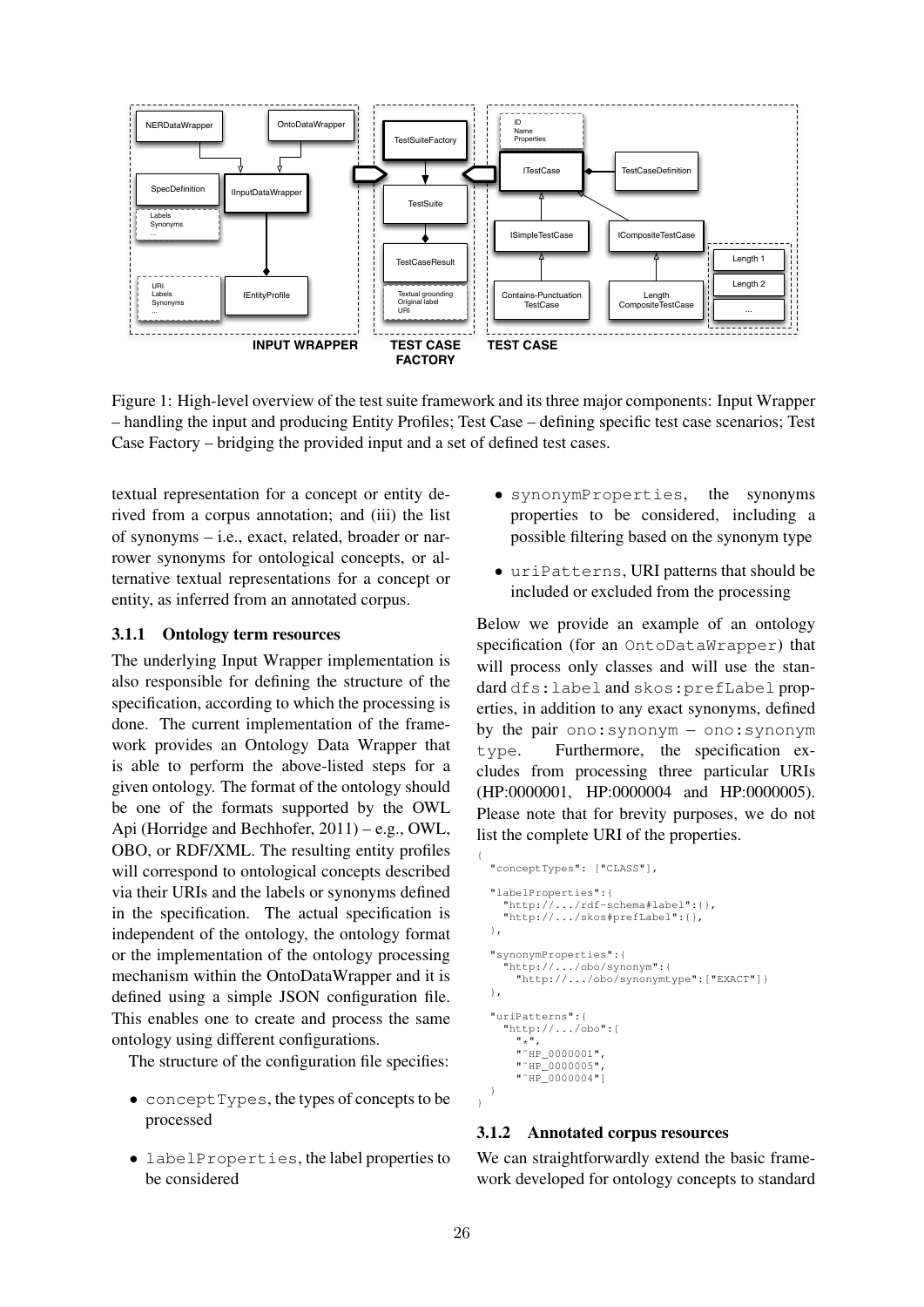text corpora with annotations of ontology concepts or named entities over naturalistic text data. The framework enables organisation of annotated examples according to typological characteristics.

At a minimum, all that is required to achieve this at the basic technical level is to define an appropriate InputDataWrapper, e.g. NERDataWrapper in Figure 1. This Input Wrapper must know how to parse the relevant corpus representation. It would iterate through each annotation in the corpus, and either generate a new Entity Profile, or augment an existing Entity Profile when a new synonym or alternate form of an existing Entity is encountered.

#### 3.2 Test Case Definitions

Test cases have the role of selecting or manipulating entity profiles characterised by certain properties of interest. As exemplified in (Cohen et al., 2010), the equivalence relations captured in such test cases may focus on length-based properties, lexical composition, lexical variation, etc. In principle, we can classify test cases into two categories: simple and composite. Simple test cases have a non-parametric form and analyse a particular property of entity profiles  $-e.g.,$  if they contain punctuation. Composite test cases consist of a series of simple test cases concentrated on a single property, but which can be parametrized. For example, the process of verifying the existence of a given stop word (e.g., "of", "by", "from") in an entity profile is independent of the actual stop word. Hence, a test case targeting treatment of terms containing stop words can take the stop word as a parameter. We consider this type of test case to be composite.

Our framework supports both types of test cases. In general, a Test Case includes high-level metadata (i.e., an identifier and a name, to improve human readability) and the set of properties that can be configured – as per the listing below.

```
public interface ITestCase {
  public String getId();
  public String getName();
  public List<String> getAcceptedProperties();
 public void addEntity(IEntityProfile profile);
}
public interface ISimpleTestCase extends ITestCase {
  public void runTestCases(Properties properties);
 public List<ITestCaseResult> retrieveTestCases();
}
```
The properties supported by the Test Case might include the number of entries to be generated in the test suite for this test case (this would apply to both test case types), or parameter values (which would be particular to a composite test case), e.g., the set of stop words to be analysed. The runtime values for these properties are transferred to the test case via a TestCaseDefinition, or in a programmatic manner, subject to the deployment settings.

Running a Test Case involves three steps: (i) populating the Test Case with Entity Profiles, (ii) generating Test Case Results according to the specified properties values, and (iii) retrieving the Test Case Results. The last two steps are dependent on the test category, as shown in the definition of the Simple Test Case interface in the listing above.

The results are currently provided as a set of objects that contain the resulting textual grounding (to be used as input in validation), the original lexical representation and the identifier of the associated entity. For example, let's consider a lexical variation Test Case applied to the Gene Ontology<sup>3</sup> (Gene Ontology Consortium, 2000) concept GO:0070170 (*regulation of tooth mineralization*). The process result consists of:

- textual grounding: *regulated* tooth mineralization
- original lexical representation: regulation of tooth mineralization
- concept identifier: GO:0070170

Currently, the framework contains three simple test cases:

- Contains Arabic numeral generates candidates that contain isolated Arabic numerals  $(e.g., 1, 2, ...)$
- Contains Roman numeral generates candidates that contain isolated Roman numerals  $(e.g., I, IX, ...)$
- Contains punctuation generates candidates that contain punctuation tokens

and two parametric composite test cases

 $3$ The Gene Ontology is an ontology capturing concepts related to gene function and biological processes.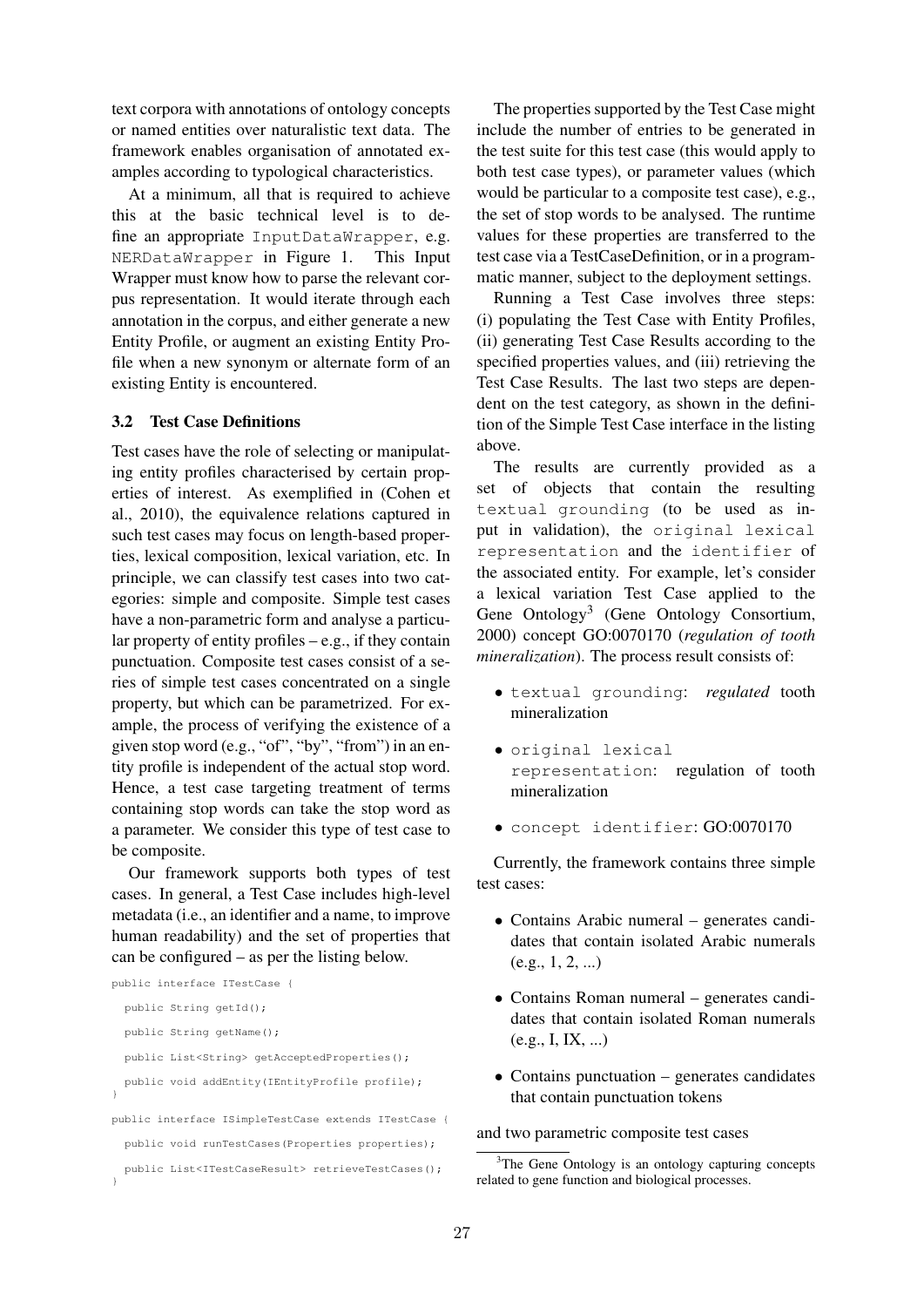- Contains stop word generates candidates that contain user-specified stop words (e.g., OF, FROM, BY, ...)
- Length generates candidates that have lexical groundings with a length in tokens equal to the list of user-specified lengths.

All test cases generate results in a randomised manner. That is, except for the core test case functionality, no particular heuristics or rules are used when selecting the resulting concepts.

#### 3.3 Test Suite Factory

The Test Suite Factory connects the Input Wrapper to the existing Test Case implementations. Its role is to generate sets of Test Cases – a Test Suite – according to a provided definition on a given input. The implementation of the Test Suite Factory allows it to be used both in a continuous pipeline manner, as well as in a batch process. In the pipeline setting, the factory accepts dynamic creation and alteration of Test Suite definitions, while in the batch process setting the definitions need to be provided via a simple configuration file. Subject to the deployment setting, the resulting Test Suite can be used directly in evaluation experiments, or serialised for offline processing.

There are a few technical aspects that are worth mentioning in the context of the Test Suite Factory. The current implementation forces a generic Test Case to ingest one Entity Profile at-a-time (provided by the Input Wrapper Entity Profile iterator) – see the Test Case interface definition in the listing above. The actual processing of this Entity Profile is then delegated to the specific Test Case implementation (independently of its category). The rationale behind this decision was to maintain the memory footprint of the Input Wrapper at a reasonable level. This enables, for example, the processing of the 110MB SNOMED-CT clinical vocabulary (in its tabulated format, containing 398K concepts and 1.19M descriptions) on a standard machine without the need of a large memory allocation. Yet in order to take advantage of a multi-core architecture, where this is available, the test suite generation process introduces two parallelisation points. A first parallelisation point is created when iterating over the Entity Profiles, with each Entity Profile being provided at the same time to all instantiated Test Cases. The second parallelisation point is delegated to the Test Case implementation, which may take advantage of it when generating the Test Case Results.

# 4 Use of the generated Test Suite for evaluation

The framework we have developed provides the critical scaffolding for designing and creating Test Suites. It can be applied for concept recognition evaluation using the following workflow:

- 1. Given an ontology of interest, define the desired Input Wrapper specification – see the example discussed above;
- 2. Specify a desired Test Suite definition using existing Test Cases and/or implementing additional ones;
- 3. Generate Test Case Results (via the Test Case Factory) and serialise them on disk.

To allow for an easy and versatile creation of Test Suite definitions, the Test Case Factory is able to instantiate Test Suites based on a configuration file that specifies the list of Test Cases and the properties to be used at runtime. Below we list an example of such a configuration file using all existing Test Case implementations (introduced above). Each Test Case is specified using its unique identifier, followed by a set of values for the properties it requires. The number of entries to be generated (by both simple and composite test cases) is specified via the NO ENTRIES property. In addition, the composite Test Case Contains-STOP requires the actual stop words to be analysed (here TO, FROM and OF). A similar configuration could be provided also to the Length composite Test Case. The current implementation provides, however, the option of generating tests on all available lengths represented in the input terminology (ontology or corpus annotations), as shown in the listing below.

```
testcase[0].id=Contains-Arabic
testcase[0].property[NO_ENTRIES]=6
testcase[1].id=Contains-Arabic
testcase[1].property[NO_ENTRIES]=6
testcase[2].id=Contains-Punctuation
testcase[2].property[NO_ENTRIES]=4
testcase[3].id=Contains-STOP
testcase[3].set[TO].property[STOP_WORD]=to
testcase[3].set[TO].property[NO_ENTRIES]=10
testcase[3].set[FROM].property[STOP_WORD]=from
testcase[3].set[FROM].property[NO_ENTRIES]=6
testcase[3].set[OF].property[STOP_WORD]=of
testcase[3].set[OF].property[NO_ENTRIES]=5
```
testcase[4].id=Length

testcase[4].set[ALL].property[LENGTH]=ALL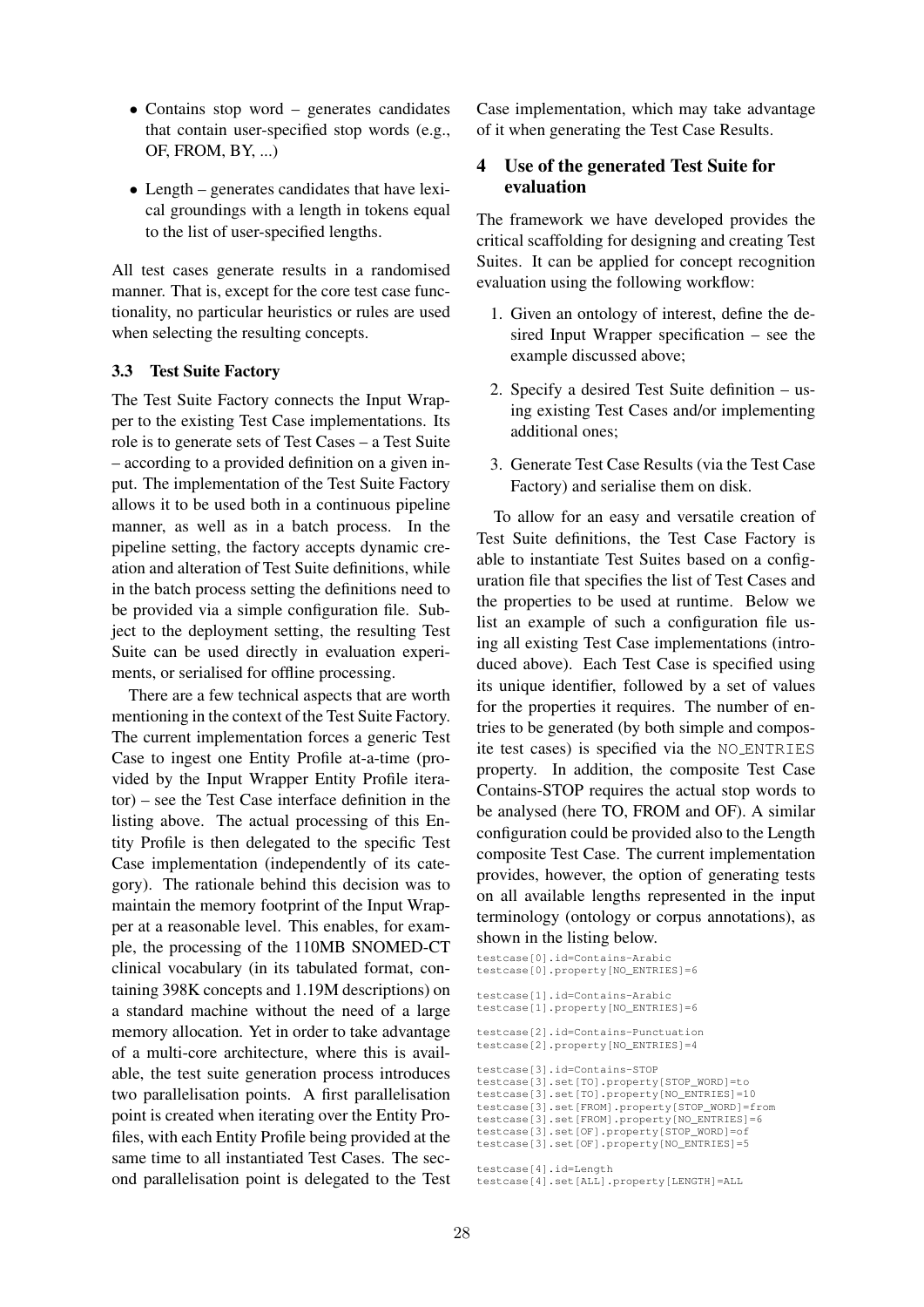An excerpt from the application of this Test Suite to the Gene Ontology is listed below.

#Contains-Arabic

T-helper 1 cell differentiation | GO:0045063 RNA cap 4 binding | GO:0000342

#Contains-Roman

```
transcription from RNA polymerase
  III type 2 promoter | GO:0001009
mitochondrial respiratory chain complex
  III assembly | GO:0034551
```
#Contains-Punctuation

21U-RNA binding | GO:0034583 6-deoxy-6-sulfofructose-1-phosphate aldolase activity | GO:0061595

#Contains-STOP-OF

establishment of neuroblast polarity | GO:0045200 regulation of tooth mineralization | GO:0070170

#Contains-STOP-TO

response to cortisone | GO:0051413 glutamate catabolic process to 4-hydroxybutyrate | GO:0036241

#Contains-STOP-FROM

calcitriol biosynthetic process from calciol | GO:0036378 positive regulation of exit from mitosis | GO:0031536

#Length-1

```
costamere | GO:0043034
amicyanin | GO:0009488
plasmodesma | GO:0009506
```
#### $#$ Length-2

```
spermidine transport | GO:0015848
lobed nucleus | GO:0098537
```
 $#Length-3$ 

energy transducer activity | GO:0031992 sinoatrial valve morphogenesis | GO:0003185

A specific concept recognition system evaluation process can ingest this serialisation, parse it into strings and annotations (identifier labels), and apply the concept recognition system directly to the test suite. Standard evaluation metrics (e.g., Precision, Recall, F-Score) can be computed directly on this data. Furthermore, by taking advantage of the intrinsic structure of the test suite, with individual test case strings grouped together, the Test Suite can be used to compute evaluation metrics per-category basis. This provides a more informative view of the strengths and weaknesses of the system under scrutiny, on the basis of the test cases. Coupled with a standardised error analysis framework, the test suite can be used to create comparative overviews across multiple concept recognition systems.

### 5 Discussion

### 5.1 Towards an end-to-end test suite-based evaluation system

The current implementation focuses on the test suite generation framework. We assume that a test suite generated with the framework will be used in a separate evaluation process, as described in Section 4.

Future developments of the framework will include an integrated evaluation pipeline, which will realise the required steps, notably parsing of the test suite, submission of each test string in turn to a concept recognition system, tracking of matches (TP/FP/FN), and category-based calculation of quantitative evaluation metrics.

Moreover, for ontology-based concept recognition, we intend to provide a library of generated Test Suites using ontologies from the BioPortal (Whetzel et al., 2011), in addition to a series of baselines, created using off-the-shelf systems, such as the NCBO Annotator (Jonquet et al., 2009) or ConceptMapper (Tanenblatt et al., 2010).

#### 5.2 Generation of term variants

The sample test cases implemented to date address particular characteristics of concept terms. They involve matching of existing ontology terms and synonyms in the input source to these characteristics, and result in the organisation and grouping of those terms according to those characteristics. However, test cases can also be defined that manipulate terms in controlled ways to produce term variants for testing. This allows testing of the robustness of concept recognition in the face of particular types of changes to the input.

Several such changes were explored in the Gene Ontology test suite of (Cohen et al., 2010), including generation of plural variants of singular terms, and manipulation of word order of a multi-word term (which could either be expected to be tolerated by a concept recognition system, or an explicit error case that should be avoided).

Variants might be generated in which words of a multi-word term are separated, e.g. with a particular type of intervening text. An adjective might be inserted in a noun phrase (e.g., *regulation of exit from mitosis*  $\rightarrow$  *regulation of rapid exit from mitosis*), or a quantifier added (e.g., *ensheathment of*  $neurons \rightarrow ensheathment of some neurons$ .

Alternative syntactic realisations such as nominalisations or adjectival forms (e.g., *nucleus* →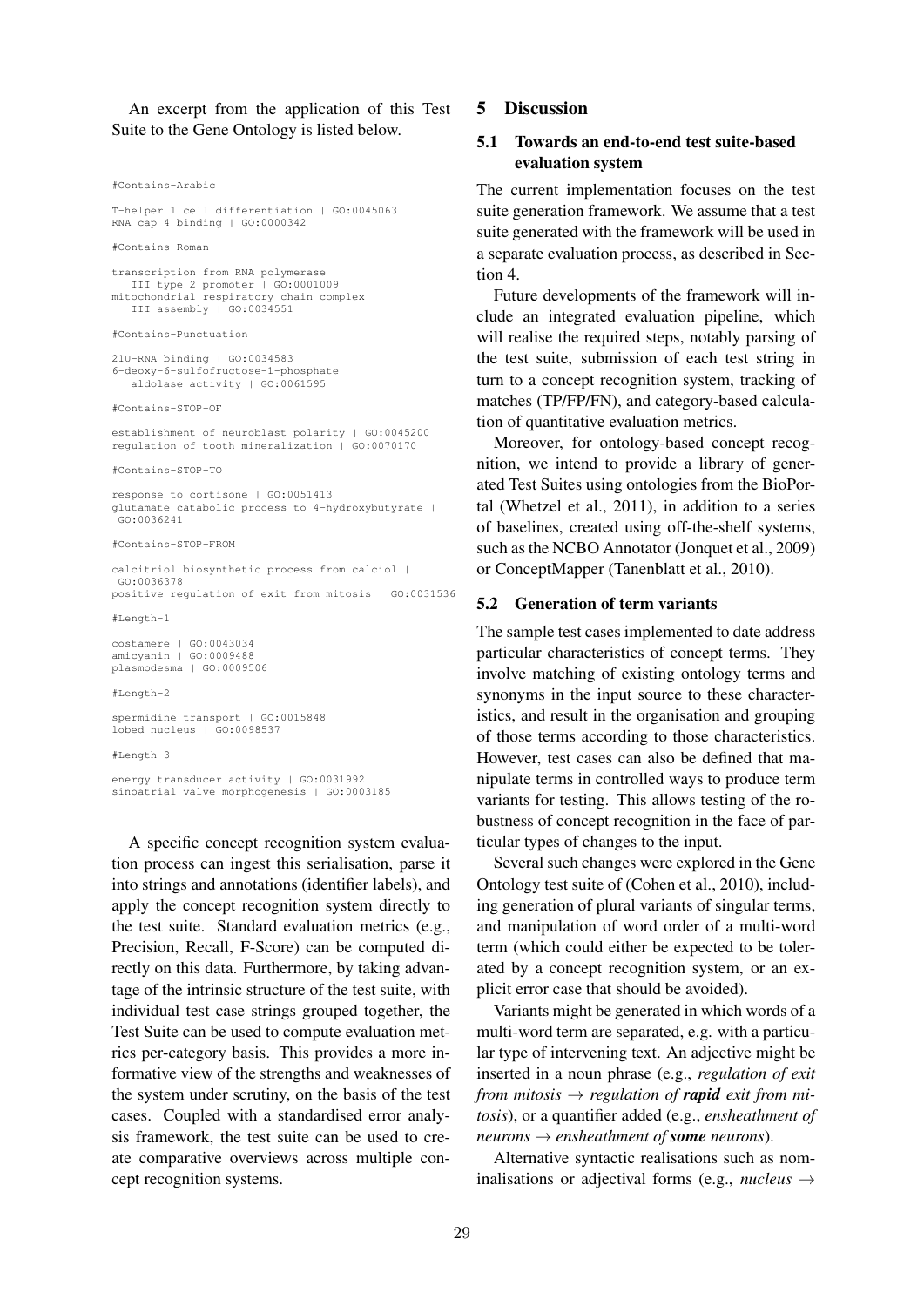*nuclear*), or linguistic alternations (e.g., *regulation*  $of X \rightarrow X$  *regulation*) can be generated. Semantic variation can also be captured, such as substitution of a phrase within a synonym, e.g., *positive regulation*  $\rightarrow$  *up-regulation* (as a substring of a longer term). Similarly, variants that involve abstraction or manipulation of terms with other terms embedded within them (i.e., recursive structure) can be generated to measure structural impacts (Verspoor et al., 2009; Ogren et al., 2005).

To the extent that such changes are systematic and generalisable, they can be represented programmatically and used to generate test cases within the test suite. This is planned for the next phase of system development.

#### 5.3 Sentential contexts

The current framework focuses on generating test suites that consist of target vocabulary terms, or controlled variants of those terms. However, it has been previously pointed out that the performance of a concept recognition system may be dependent on the complexity of linguistic environment in which a concept is mentioned, rather than (or in combination with) the characteristics of the concept term itself (Cohen et al., 2004). Indeed, many methods for named entity recognition depend on the availability of meaningful (or at least syntactically correct) linguistic contexts in which term mentions occur; conditional random field models that are trained on naturally occurring data, for instance, are explicitly defined to make use of sentential context in their models.

Therefore, we aim to provide Test Case definitions that enable systematic specification of sentential contexts for the terms of the vocabulary source. This can be achieved with a Composite Test Case which combines Test Cases for concepts, with a set of sentential contexts (themselves varying according to controlled characteristics).

# 6 Conclusions

We have introduced a framework for automated creation of test suites for concept recognition systems. While prior work on test suites has either produced a static test suite for a particular NLP task (e.g., grammar engineering), or provided data aimed at generating specific types of test cases (Cohen et al., 2004), we have produced a software implementation that directly supports the specification of test cases, and generation of

the test suite according to those test cases for a provided input terminology. The input can be extracted directly from a structured vocabulary resource such as an ontology, or inferred from annotations over a natural language corpus.

Test suites provide a powerful tool for error analysis. Following software engineering methodology, the organisation of data into explicitly defined classes provides insight into *how* a system succeeds or fails, rather than *how often*. An analysis of the performance of a concept recognition system in these terms is complementary to the standard evaluation metrics. While assessment of precision, recall, and F-score over naturalistic data clearly remains the most suitable strategy for gauging overall performance of the system, a test suite provides a more granular assessment corresponding to potential error categories.

Our initial implementation contains only a limited number of existing test case definitions. However, the framework is flexible and new test cases appropriate to particular sets of concepts, and particular corpus characteristics, can easily be added. We invite the community to contribute test cases to the framework.

# Acknowledgments

Tudor Groza gracefully acknowledges the funding received from the Australian Research Council (ARC) via the Discovery Early Career Researcher Award (DECRA) [DE120100508].

# **References**

- Alan R. Aronson and Francois-Michel Lang. 2010. An overview of MetaMap: historical perspective and recent advances. *Journal of the American Medical Informatics Association*, 17:229–236.
- Emily M. Bender, Dan Flickinger, and Stephan Oepen. 2002. The grammar matrix: An open-source starterkit for the rapid development of cross-linguistically consistent broad-coverage precision grammars. In John Carroll, Nelleke Oostdijk, and Richard Sutcliffe, editors, *Proceedings of the Workshop on Grammar Engineering and Evaluation at the 19th International Conference on Computational Linguistics*, pages 8–14, Taipei, Taiwan.
- Emily M. Bender, Dan Flickinger, and Stephan Oepen. 2008. Grammar engineering for linguistic hypothesis testing. In Nicholas Gaylord, Stephen Hilderbrand, Heeyoung Lyu, Alexis Palmer, and Elias Ponvert, editors, *Texas Linguistics Society 10: Computational Linguistics for Less-Studied Languages.* CSLI Publications.